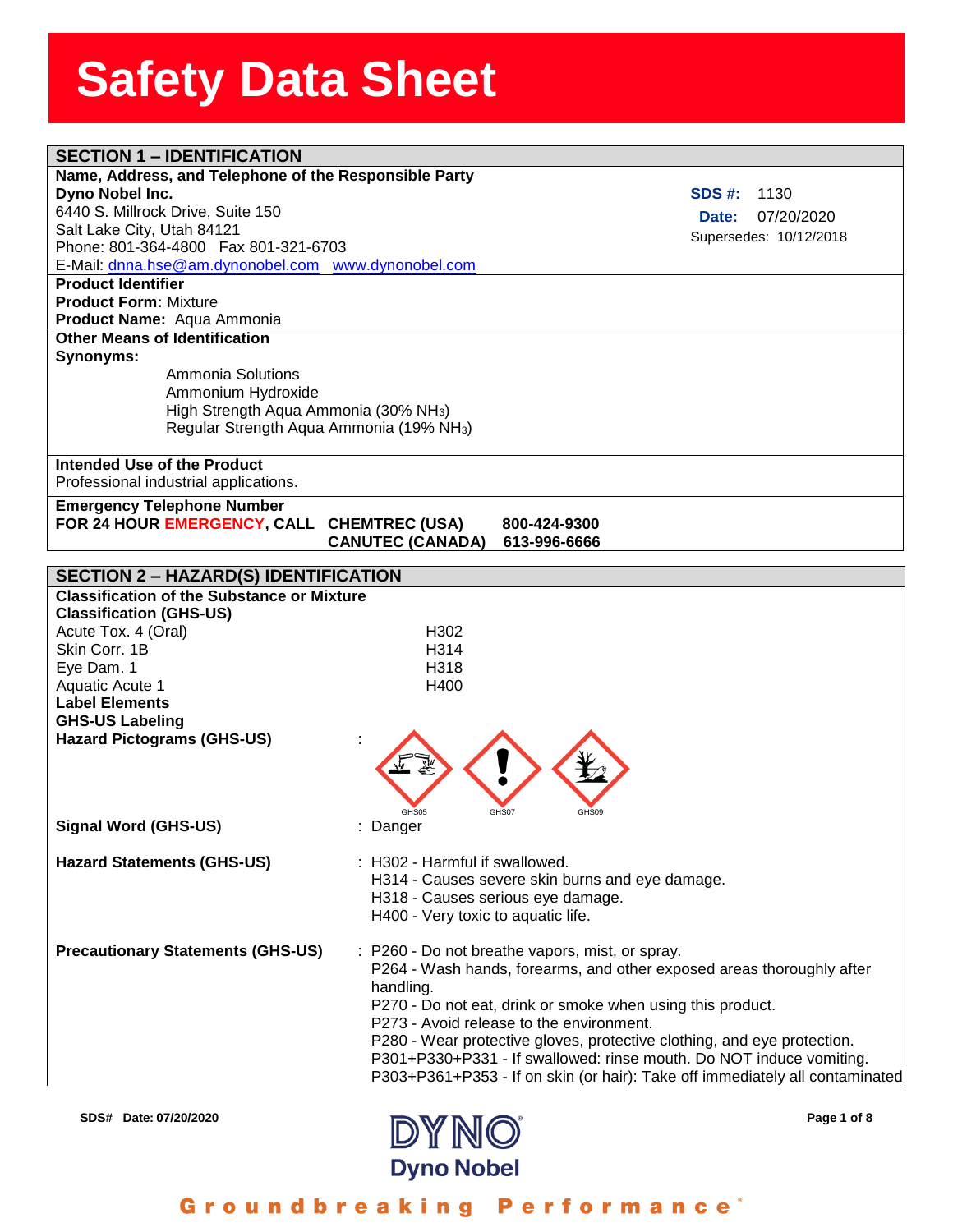**ssssSSherrSheetSSh** clothing. Rinse skin with water/shower.

P304+P340 - IF INHALED: Remove person to fresh air and keep at rest in a position comfortable for breathing.

P305+P351+P338 - IF IN EYES: Rinse cautiously with water for several minutes. Remove contact lenses, if present and easy to do. Continue rinsing. P321 - Specific treatment (see section 4 on this SDS). P363 - Wash contaminated clothing before reuse.

P501 - Dispose of contents/container in accordance with local, regional, national, and international regulations.

#### **Other Hazards**

#### **Hazards Not Otherwise Classified (HNOC):** Not available

**Other Hazards:** Exposure may aggravate individuals with pre-existing skin, kidney, liver, and pulmonary disorders. Flammable vapors can accumulate in head space of closed systems.

#### **SECTION 3 - COMPOSITION/INFORMATION ON INGREDIENTS**

| <b>Mixture</b>     |                           |           |                                                                                                                         |
|--------------------|---------------------------|-----------|-------------------------------------------------------------------------------------------------------------------------|
| <b>Name</b>        | <b>Product identifier</b> | $%$ (w/w) | Ingredient Classification (GHS-US)                                                                                      |
| Water              | (CAS No) 7732-18-5        | $65 - 90$ | Not classified                                                                                                          |
| Ammonium hydroxide | (CAS No) 1336-21-6        | $10 - 35$ | Acute Tox. 4 (Oral), H302<br>Skin Corr. 1B, H314<br>Eye Dam. 1, H318<br><b>STOT SE 3, H335</b><br>Aquatic Acute 1, H400 |

Ingredients, other than those mentioned above, as used in this product are not hazardous as defined under current Department of Labor regulations or are present in deminimus concentrations (less than 0.1% for carcinogens, less than 1.0% for other hazardous materials).

Full text of H-phrases: see section 16

#### **SECTION 4 - FIRST AID MEASURES**

#### **Description of First Aid Measures**

**General:** Never give anything by mouth to an unconscious person. IF exposed or concerned: Get medical advice/attention.

**Inhalation:** When symptoms occur: go into open air and ventilate suspected area. If inhaled, remove to fresh air and keep at rest in a position comfortable for breathing. Immediately call a POISON CENTER or doctor.

**Skin Contact:** Remove contaminated clothing. Drench affected area with water for at least 60 minutes. Wash contaminated clothing before reuse. Immediately call a POISON CENTER or doctor.

**Eye Contact:** Rinse cautiously with water for several minutes. Remove contact lenses, if present and easy to do. Continue rinsing for at least 60 minutes. Immediately call a POISON CENTER or doctor.

**Ingestion:** Rinse mouth. Do NOT induce vomiting. Immediately call a POISON CENTER or doctor.

**General:** Corrosive to eyes, respiratory system and skin. Harmful if swallowed.

**Inhalation:** Corrosive to mucus membranes. The gas is extremely irritating to mucous membranes and lung tissue. Coughing, chest pain, and difficulty in breathing may result. Prolonged exposure may result in bronchitis, pulmonary

edema, and chemical pneumonitis. Breathing high concentrations may result in death.

**Skin Contact:** Repeated exposure to this material can result in absorption through skin causing significant health hazard. Causes severe skin burns.

**Eye Contact:** Causes serious eye damage.

**Ingestion:** Harmful if swallowed. May cause burns or irritation of the linings of the mouth, throat, and gastrointestinal tract.

**Indication of Any Immediate Medical Attention and Special Treatment Needed** 

If exposed or concerned, get medical advice and attention.

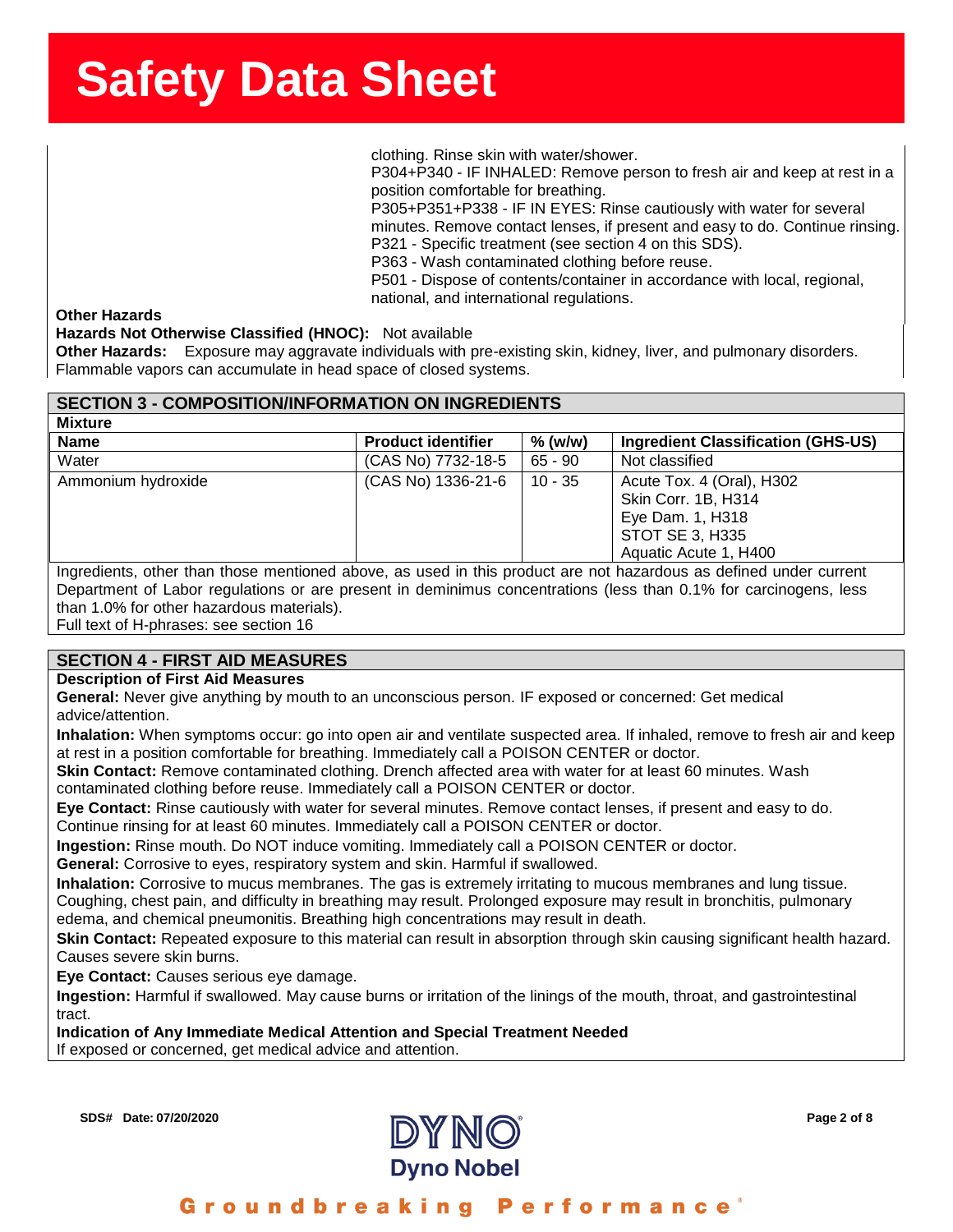### **SECTION 5 - FIRE-FIGHTING MEASURES**

#### **Extinguishing Media**

inguishing Media<br>itable Extinguishing Media<br>suitable Extinguishing Me **Suitable Extinguishing Media:** Water spray, fog, alcohol-resistant foam.

**Unsuitable Extinguishing Media:** Do not use a heavy water stream. A heavy water stream may spread burning liquid. Do not use carbon dioxide, ammonia will react with carbon dioxide to form a dense white cloud.

#### **Special Hazards Arising From the Substance or Mixture**

**Fire Hazard:** Not considered flammable but may burn at high temperatures.

**Explosion Hazard:** If exposed to elevated temperatures, Aqua Ammonia will release Ammonia gas. Although classified nonflammable, Ammonia does have an explosive range. Ammonia can be a dangerous fire and explosion hazard when mixed with air.

**Reactivity:** Hazardous reactions will not occur under normal conditions.

**Advice for Firefighters**

**Precautionary Measures Fire:** Exercise caution when fighting any chemical fire.

**Firefighting Instructions:** Use water spray or fog for cooling exposed containers.

**Protection During Firefighting:** Do not enter fire area without proper protective equipment, including respiratory protection.

**Hazardous Combustion Products**: Ammonia and oxides of Nitrogen (Nitrogen Dioxide, Nitric Oxide).

**Other Information:** Do not allow run-off from fire fighting to enter drains or water courses.

**Reference to Other Sections:** Refer to section 9 for flammability properties.

#### **SECTION 6 - ACCIDENTAL RELEASE MEASURES**

**Personal Precautions, Protective Equipment** and Emergency Procedures

**General Measures:** Avoid all eyes and skin contact and do not breathe vapor and mist.

#### **For Non-Emergency Personnel**

**Protective Equipment:** Use appropriate personal protection equipment (PPE).

**Emergency Procedures:** Evacuate unnecessary personnel.

**For Emergency Personnel**

**Protective Equipment:** Equip cleanup crew with proper protection.

**Emergency Procedures:** Ventilate area.

#### **Environmental Precautions**

Prevent entry to sewers and public waters. Notify authorities if liquid enters sewers or public waters.

#### **Methods and Material for Containment and Cleaning Up**

**For Containment:** Contain any spills with dikes or absorbents to prevent migration and entry into sewers or streams. **Methods for Cleaning Up:** Clean up spills immediately and dispose of waste safely. Spills should be contained with mechanical barriers. Transfer spilled material to a suitable container for disposal. Contact competent authorities after a spill.

#### **Reference to Other Sections**

See Heading 8. Exposure controls and personal protection. For further information refer to section 13.

#### **SECTION 7 - HANDLING AND STORAGE**

#### **Precautions for Safe Handling**

**Hygiene Measures:** Handle in accordance with good industrial hygiene and safety procedures. Wash hands and other exposed areas with mild soap and water before eating, drinking, or smoking and again when leaving work. Do not eat, drink or smoke when using this product. Wash hands and forearms thoroughly after handling.

#### **Conditions for Safe Storage, Including Any Incompatibilities**

**Technical Measures:** Comply with applicable regulations.

**Storage Conditions:** Keep/Store away from extremely high or low temperatures, ignition sources, direct sunlight, and incompatible materials. Store in a well-ventilated place. Keep container tightly closed.

**Incompatible Materials:** Strong acids. Strong bases. Strong oxidizers. Chlorine, bromine, pentafluoride, nitrogen trifluoride, mercury, silver oxide, calcium, and chlorides of iron. Do not use copper, brass, bronze, or galvanized steel in Aqua Ammonia service.

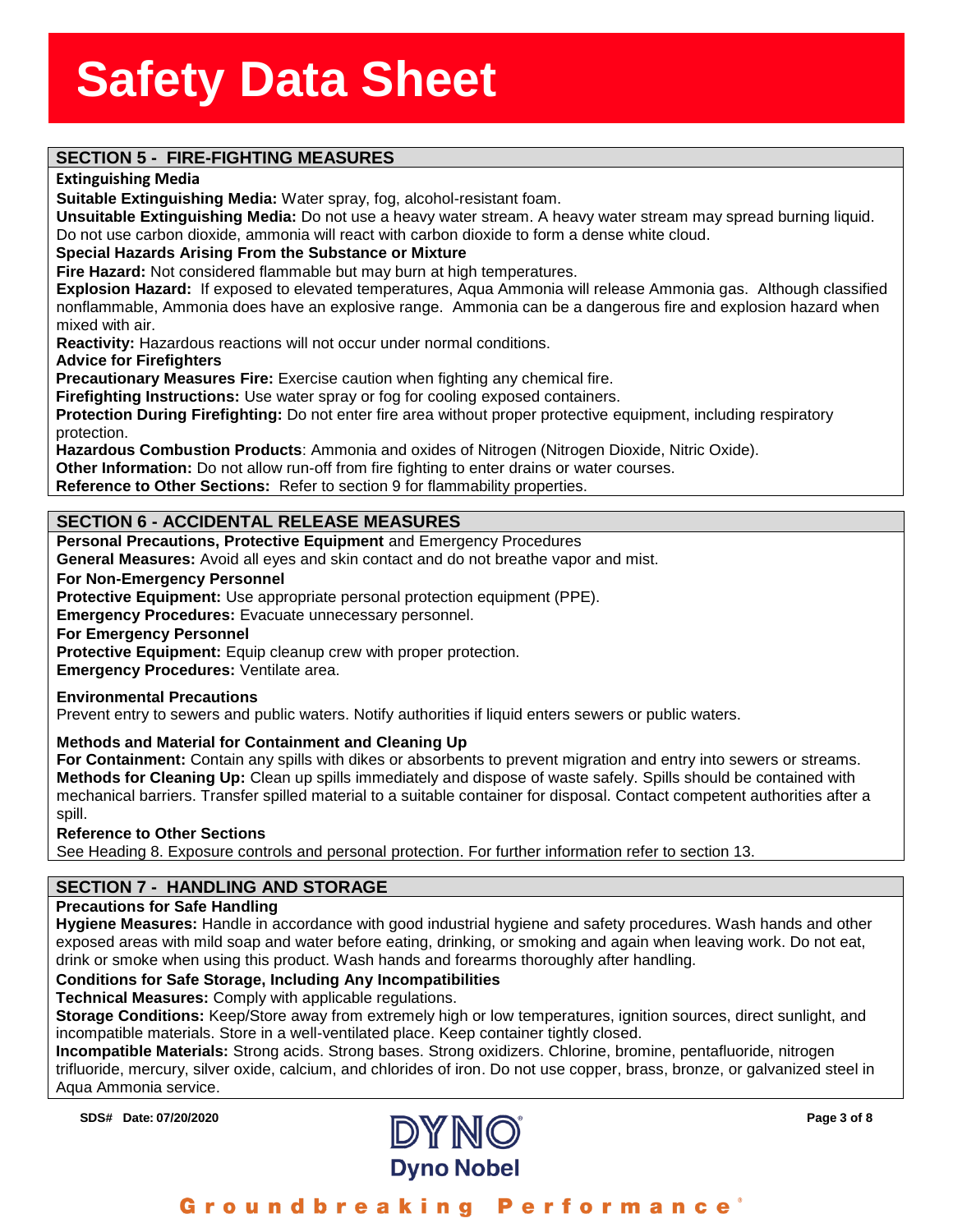### assess State State State State State State State State State State State State State State State State State S<br>State State State State State State State State State State State State State State State State State State St **SECTION 8 - EXPOSURE CONTROLS/PERSONAL PROTECTION**

#### **Control Parameters**

**SECTION 6 - EXPOSURE CONTROLS/PERSONAL PROTECTION**<br>Control Parameters<br>For substances listed in section 3 that are not listed here, there are no established exposure limits from the manufacturer, supplier, importer, or the appropriate advisory agency including: ACGIH (TLV), NIOSH (REL), or OSHA (PEL).

#### **Exposure Controls**

**Appropriate Engineering Controls:** Ensure adequate ventilation, especially in confined areas. Emergency eye wash fountains and safety showers should be available in the immediate vicinity of any potential exposure. Ensure all national/local regulations are observed.

**Personal Protective Equipment:** Avoid all unnecessary exposure. Protective goggles. Corrosionproof clothing. Gloves. Face shield.



**Materials for Protective Clothing:** Chemically resistant materials and fabrics. Corrosionproof clothing.

**Hand Protection:** Wear protective gloves. Wear chemically resistant protective gloves.

**Eye Protection:** Chemical safety goggles and face shield.

**Skin and Body Protection: Corrosionproof clothing.** 

**Respiratory Protection:** in case of inadequate ventilation, oxygen deficient atmosphere, or where exposure levels are not known wear approved respiratory protection.

**Environmental Exposure Controls:** Do not allow the product to be released into the environment.

**Consumer Exposure Controls:** Do not eat, drink or smoke during use

#### **SECTION 9 - PHYSICAL AND CHEMICAL PROPERTIES**

| <b>Information on Basic Physical and Chemical Properties</b> |  |                                                   |
|--------------------------------------------------------------|--|---------------------------------------------------|
| <b>Physical State</b>                                        |  | Liquid                                            |
| Appearance                                                   |  | Colorless liquid                                  |
| Odor                                                         |  | Pungent and extremely irritating odor             |
| <b>Odor Threshold</b>                                        |  | Not available                                     |
| pH                                                           |  | Not available                                     |
| <b>Evaporation Rate</b>                                      |  | Not available                                     |
| <b>Melting Point</b>                                         |  | Not available                                     |
| <b>Freezing Point</b>                                        |  | Not available                                     |
| <b>Boiling Point</b>                                         |  | 27 - 49 °C (80.6 - 120 °F)                        |
| <b>Flash Point</b>                                           |  | Not available                                     |
| <b>Auto-ignition Temperature</b>                             |  | Not available                                     |
| <b>Decomposition Temperature</b>                             |  | Not available                                     |
| Flammability (solid, gas)                                    |  | Not available                                     |
| <b>Lower Flammable Limit</b>                                 |  | 16%                                               |
| <b>Upper Flammable Limit</b>                                 |  | $: 25 \%$                                         |
| <b>Vapor Pressure</b>                                        |  | 4.5 - 11.0 psia @ 20 $\degree$ C (68 $\degree$ F) |
| Relative Vapor Density at 20 °C                              |  | $0.6$ (air = 1) for gaseous ammonia               |
| <b>Relative Density</b>                                      |  | Not available                                     |
| <b>Specific Gravity</b>                                      |  | $0.89 - 0.93$ g/cc (7.45 - 7.75 lb/gal)           |
| <b>Solubility</b>                                            |  | Water: infinitely soluble                         |
| <b>Partition Coefficient: N-Octanol/Water</b>                |  | Not available                                     |
| <b>Viscosity</b>                                             |  | Not available                                     |



### Groundbreaking Performance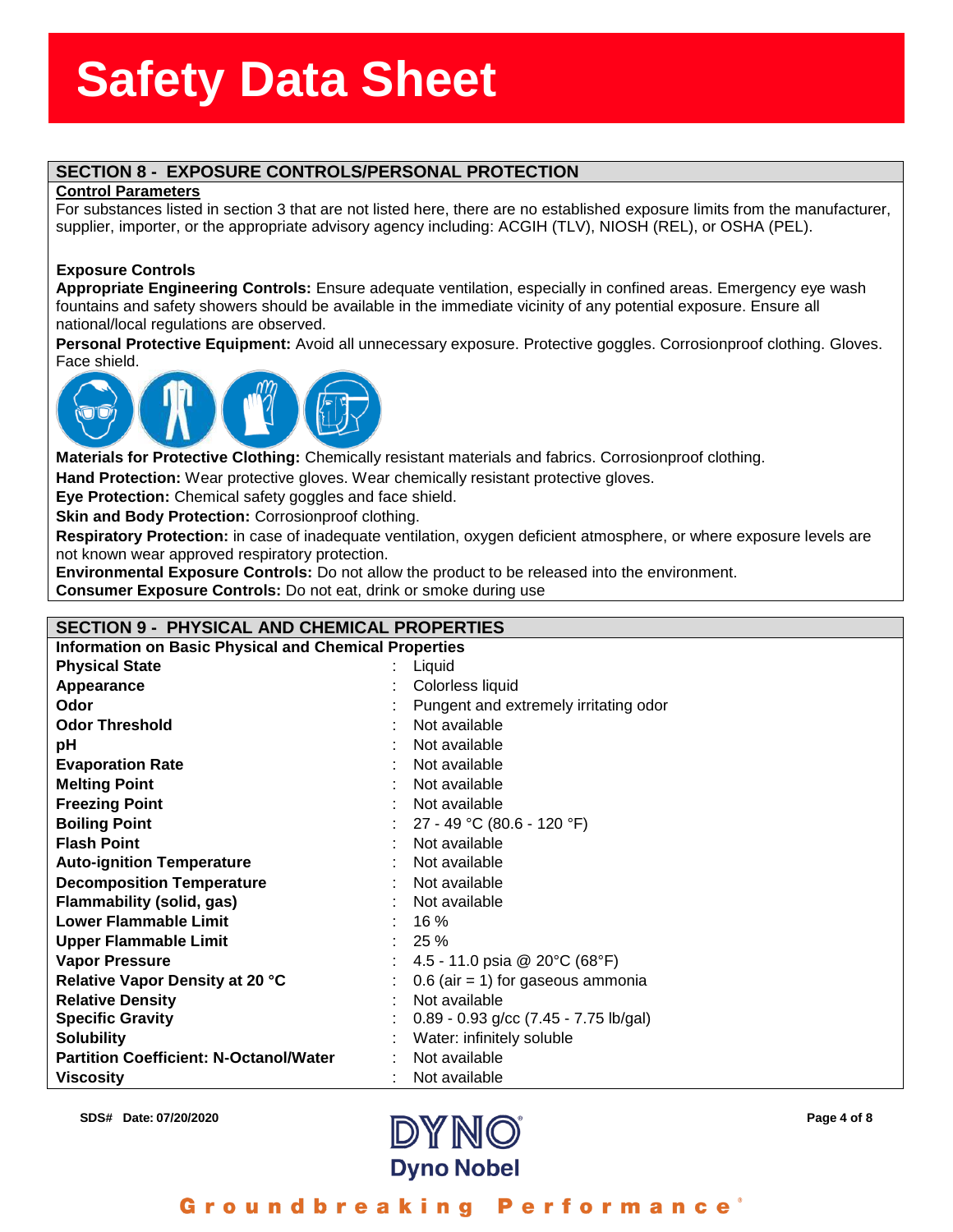| <b>Explosion Data - Sensitivity to Mechanical</b><br>Not expected to present an explosion hazard due to mechanical<br>$\mathcal{L}_{\mathcal{A}}$                                   |
|-------------------------------------------------------------------------------------------------------------------------------------------------------------------------------------|
| Impact<br>impact.                                                                                                                                                                   |
| <b>Explosion Data - Sensitivity to Static</b><br>Not expected to present an explosion hazard due to static discharge.                                                               |
| <b>Discharge</b>                                                                                                                                                                    |
| <b>SECTION 10 - STABILITY AND REACTIVITY</b>                                                                                                                                        |
| Hazardous reactions will not occur under normal conditions.<br><b>Reactivity:</b>                                                                                                   |
| Stable under recommended handling and storage conditions (see section 7).<br><b>Chemical Stability:</b>                                                                             |
| <b>Possibility of Hazardous Reactions:</b><br>Hazardous polymerization will not occur.                                                                                              |
| Direct sunlight, extremely high or low temperatures, heat, hot surfaces, sparks, open flames,<br><b>Conditions to Avoid:</b><br>incompatible materials, and other ignition sources. |
| Strong acids. Strong bases. Strong oxidizers. Chlorine, bromine, pentafluoride, nitrogen<br><b>Incompatible Materials:</b>                                                          |
| trifluoride, mercury, silver oxide, calcium, and chlorides of iron. Do not use copper, brass, bronze, or galvanized steel in<br>Aqua Ammonia service.                               |
| Hazardous Decomposition Products: Ammonia and oxides of Nitrogen (Nitrogen Dioxide, Nitric Oxide).                                                                                  |
|                                                                                                                                                                                     |
| <b>SECTION 11 - TOXICOLOGICAL INFORMATION</b>                                                                                                                                       |
| <b>Information on Toxicological Effects - Product</b>                                                                                                                               |
| Acute Toxicity: Oral: Harmful if swallowed.                                                                                                                                         |
| LD50 and LC50 Data:<br>1130 Aqua Ammonia                                                                                                                                            |
| ATE US (oral)<br>1,000.00 mg/kg body weight                                                                                                                                         |
|                                                                                                                                                                                     |
| Skin Corrosion/Irritation: Causes severe skin burns and eye damage.                                                                                                                 |
| Serious Eye Damage/Irritation: Causes serious eye damage.                                                                                                                           |
| Respiratory or Skin Sensitization: Not classified                                                                                                                                   |
| Germ Cell Mutagenicity: Not classified                                                                                                                                              |
| Teratogenicity: Not available                                                                                                                                                       |
| Carcinogenicity: Not classified                                                                                                                                                     |
| Specific Target Organ Toxicity (Repeated Exposure): Not classified                                                                                                                  |
| <b>Reproductive Toxicity: Not classified</b>                                                                                                                                        |
| Specific Target Organ Toxicity (Single Exposure): Not classified<br><b>Aspiration Hazard: Not classified</b>                                                                        |
| Symptoms/Injuries Inhalation: Corrosive to mucus membranes. The gas is extremely irritating to mucous membranes                                                                     |
| and lung tissue. Coughing, chest pain, and difficulty in breathing may result. Prolonged exposure may result in bronchitis,                                                         |
| pulmonary edema, and chemical pneumonitis. Breathing high concentrations may result in death.                                                                                       |
| Symptoms/Injuries Skin Contact: Repeated exposure to this material can result in absorption through skin causing<br>significant health hazard. Causes severe skin burns.            |
| Symptoms/Injuries Eye Contact: Causes serious eye damage.                                                                                                                           |
| Symptoms/Injuries Ingestion: Harmful if swallowed. May cause burns or irritation of the linings of the mouth, throat, and                                                           |
| gastrointestinal tract.                                                                                                                                                             |
| Information on Toxicological Effects - Ingredient(s)                                                                                                                                |
| LD50 and LC50 Data:<br>Ammonium hydroxide (1336-21-6)                                                                                                                               |
| <b>LD50 Oral Rat</b><br>350 mg/kg                                                                                                                                                   |
|                                                                                                                                                                                     |
| <b>SECTION 12: ECOLOGICAL INFORMATION</b>                                                                                                                                           |
| Not classified<br><b>Toxicity</b>                                                                                                                                                   |
|                                                                                                                                                                                     |

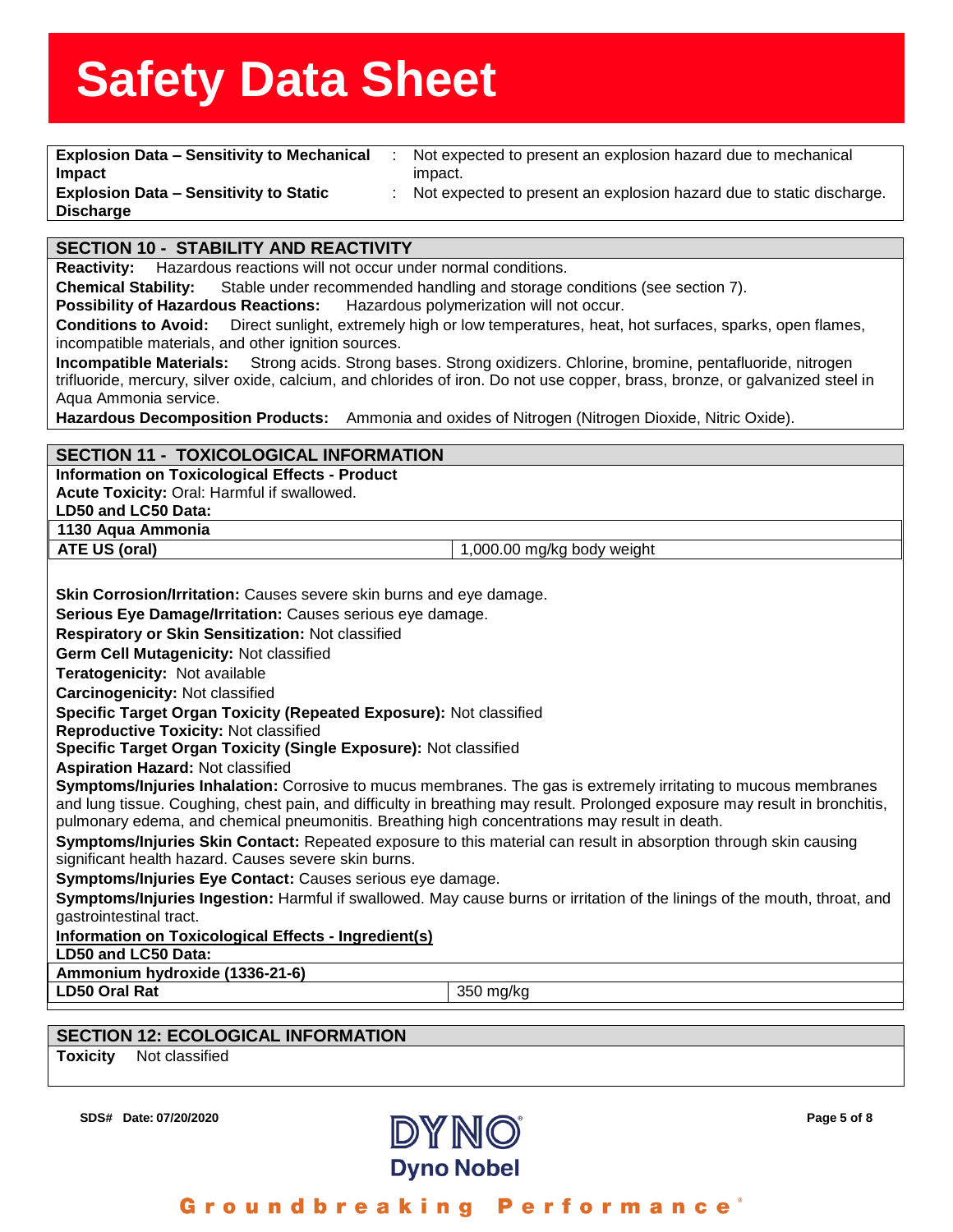| Ammonium hydroxide (1336-21-6)                       |                                                               |  |
|------------------------------------------------------|---------------------------------------------------------------|--|
| LC50 Fish 1                                          | 8.2 mg/l (Exposure time: 96 h - Species: Pimephales promelas) |  |
| EC50 Daphnia 1                                       | 0.66 mg/l (Exposure time: 48 h - Species: water flea)         |  |
| EC50 Daphnia 2                                       | 0.66 mg/l (Exposure time: 48 h - Species: Daphnia pulex)      |  |
| <b>Persistence and Degradability</b>                 |                                                               |  |
| 1130 Aqua Ammonia                                    |                                                               |  |
| <b>Persistence and Degradability</b>                 | Not established.                                              |  |
| <b>Bioaccumulative Potential</b>                     |                                                               |  |
| 1130 Aqua Ammonia                                    |                                                               |  |
| <b>Bioaccumulative Potential</b>                     | Not established.                                              |  |
| <b>Mobility in Soil</b> Not available                |                                                               |  |
| <b>Other Adverse Effects</b>                         |                                                               |  |
| Other Information: Avoid release to the environment. |                                                               |  |

#### **SECTION 13 - DISPOSAL CONSIDERATIONS**

**Waste Disposal Recommendations:** Dispose of contents/container in accordance with local, regional, national, provincial, territorial and international regulations.

**Additional Information:** Aqua Ammonia is an immediate poison to marine life. Vegetation, insects, reptiles, fish and small mammals contacted by Aqua Ammonia (or a large gaseous Ammonia vapor clouds released by heat) will likely die. Post spill conservation measures may be required. Minimize runoff to watersheds by diking, containment or absorption. Contaminated dirt may be spread as a fertilizer.

#### **SECTION 14 - TRANSPORT INFORMATION**

*"RQ" required only if container (drum, rail tank car, etc.) has 100 pounds or more of Aqua Ammonia at >20% strength or 1,000 pounds or more at <20% strength.*

| In Accordance with DOT<br><b>Proper Shipping Name</b>                                                                                                                                                                                            | : AMMONIA SOLUTION (relative density between 0.880 and 0.957 at 15 degrees C in<br>water, with more than 10 percent but not more than 35 percent ammonia) |
|--------------------------------------------------------------------------------------------------------------------------------------------------------------------------------------------------------------------------------------------------|-----------------------------------------------------------------------------------------------------------------------------------------------------------|
| <b>Hazard Class</b><br><b>Identification Number</b><br><b>Label Codes</b>                                                                                                                                                                        | : 8<br>: UN2672<br>: 8                                                                                                                                    |
| <b>Packing Group</b><br><b>ERG Number</b><br>In Accordance with IMDG<br><b>Proper Shipping Name</b><br><b>Hazard Class</b><br><b>Identification Number</b><br><b>Packing Group</b><br><b>Label Codes</b><br>EmS-No. (Fire)<br>EmS-No. (Spillage) | : III<br>: 154<br>: AMMONIA SOLUTION<br>: 8<br>: UN2672<br>: III<br>: 8<br>$\therefore$ F-A<br>$: S-B$                                                    |
| In Accordance with IATA<br><b>Proper Shipping Name</b><br><b>Packing Group</b><br><b>Identification Number</b><br><b>Hazard Class</b><br><b>Label Codes</b>                                                                                      | : AMMONIA SOLUTION<br>: III<br>: UN2672<br>: 8<br>: 8                                                                                                     |
| <b>ERG Code (IATA)</b><br>In Accordance with TDG                                                                                                                                                                                                 | : 8L                                                                                                                                                      |

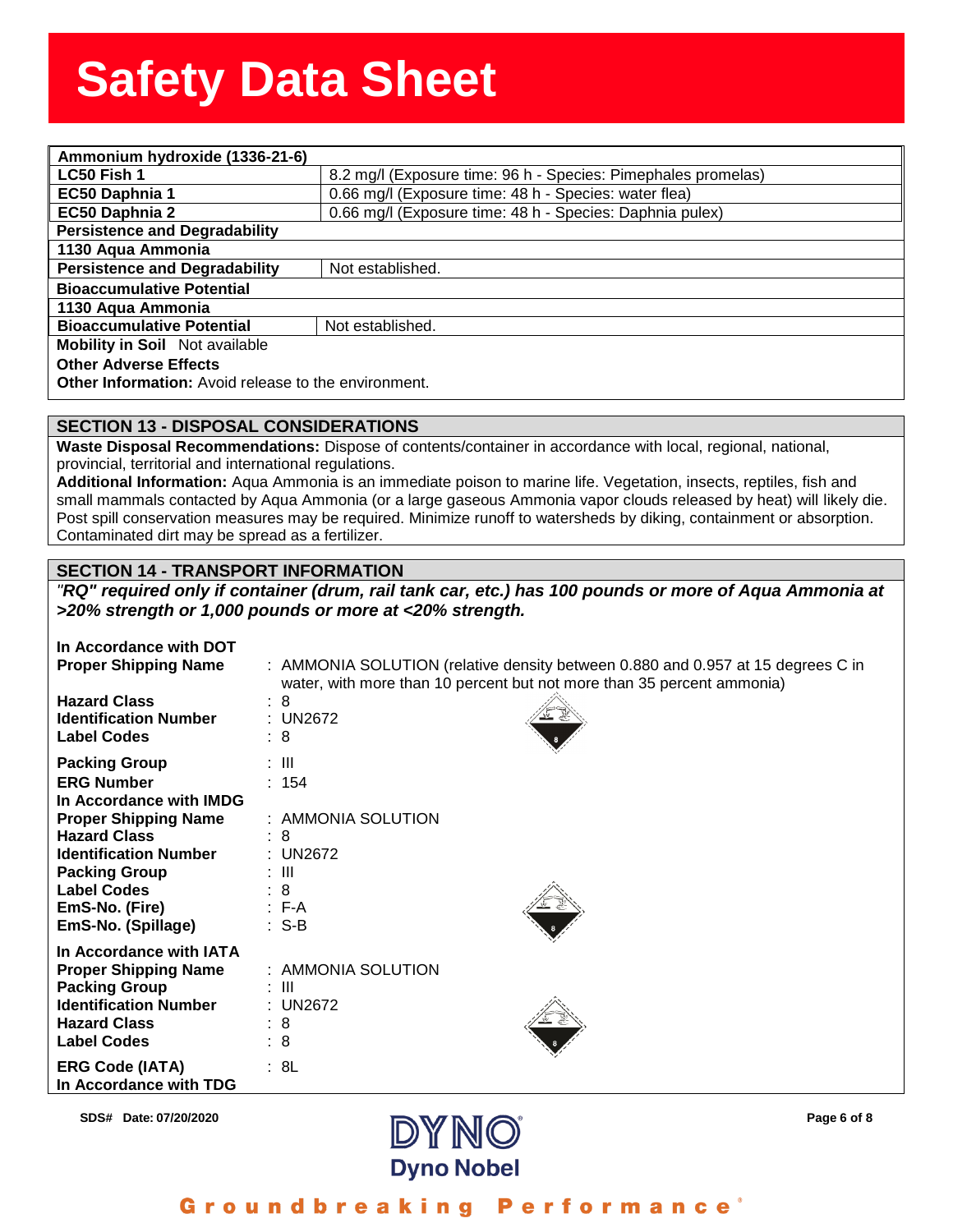| $:$ AMMONIA SOLUTION |  |
|----------------------|--|
| : III                |  |
| : 8                  |  |
| : $UN2672$           |  |
| : 8                  |  |
|                      |  |



| <b>SECTION 15 - REGULATORY INFORMATION</b>                                                                  |                                                                                                                    |  |
|-------------------------------------------------------------------------------------------------------------|--------------------------------------------------------------------------------------------------------------------|--|
| <b>US Federal Regulations</b>                                                                               |                                                                                                                    |  |
| Aqua Ammonia                                                                                                |                                                                                                                    |  |
| <b>SARA Section 311/312 Hazard Classes</b>                                                                  | Immediate (acute) health hazard                                                                                    |  |
| Ammonium hydroxide (1336-21-6)                                                                              |                                                                                                                    |  |
| Listed on the United States TSCA (Toxic Substances Control Act) inventory                                   |                                                                                                                    |  |
| <b>SARA Section 311/312 Hazard Classes</b>                                                                  | Immediate (acute) health hazard                                                                                    |  |
| Water (7732-18-5)                                                                                           |                                                                                                                    |  |
| Listed on the United States TSCA (Toxic Substances Control Act) inventory                                   |                                                                                                                    |  |
| <b>US State Regulations</b>                                                                                 |                                                                                                                    |  |
| Water (7732-18-5)                                                                                           |                                                                                                                    |  |
| Ammonium hydroxide (1336-21-6)                                                                              |                                                                                                                    |  |
| U.S. - Delaware - Pollutant Discharge Requirements - Reportable Quantities                                  |                                                                                                                    |  |
| U.S. - Louisiana - Reportable Quantity List for Pollutants                                                  |                                                                                                                    |  |
|                                                                                                             | U.S. - Massachusetts - Oil & Hazardous Material List - Groundwater Reportable Concentration - Reporting Category 1 |  |
|                                                                                                             | U.S. - Massachusetts - Oil & Hazardous Material List - Groundwater Reportable Concentration - Reporting Category 2 |  |
| U.S. - Massachusetts - Oil & Hazardous Material List - Reportable Quantity                                  |                                                                                                                    |  |
| U.S. - Massachusetts - Oil & Hazardous Material List - Soil Reportable Concentration - Reporting Category 1 |                                                                                                                    |  |
| U.S. - Massachusetts - Oil & Hazardous Material List - Soil Reportable Concentration - Reporting Category 2 |                                                                                                                    |  |
| RTK - U.S. - Massachusetts - Right To Know List                                                             |                                                                                                                    |  |
| U.S. - Massachusetts - Toxics Use Reduction Act                                                             |                                                                                                                    |  |
| U.S. - Michigan - Polluting Materials List                                                                  |                                                                                                                    |  |
| U.S. - New Jersey - Discharge Prevention - List of Hazardous Substances                                     |                                                                                                                    |  |
| RTK - U.S. - New Jersey - Right to Know Hazardous Substance List                                            |                                                                                                                    |  |
| U.S. - New Jersey - Special Health Hazards Substances List                                                  |                                                                                                                    |  |
| U.S. - New Jersey - TCPA - Extraordinarily Hazardous Substances (EHS)                                       |                                                                                                                    |  |
| U.S. - New York - Reporting of Releases Part 597 - List of Hazardous Substances                             |                                                                                                                    |  |
| RTK - U.S. - Pennsylvania - RTK (Right to Know) - Environmental Hazard List                                 |                                                                                                                    |  |
| RTK - U.S. - Pennsylvania - RTK (Right to Know) List                                                        |                                                                                                                    |  |
| U.S. - Texas - Effects Screening Levels - Long Term                                                         |                                                                                                                    |  |
| U.S. - Texas - Effects Screening Levels - Short Term                                                        |                                                                                                                    |  |
| Ammonium hydroxide (1336-21-6)                                                                              |                                                                                                                    |  |
| U.S. - Massachusetts - Right To Know List                                                                   |                                                                                                                    |  |
| U.S. - New Jersey - Right to Know Hazardous Substance List                                                  |                                                                                                                    |  |
| U.S. - Pennsylvania - RTK (Right to Know) - Environmental Hazard List                                       |                                                                                                                    |  |
| U.S. - Pennsylvania - RTK (Right to Know) List                                                              |                                                                                                                    |  |
|                                                                                                             |                                                                                                                    |  |
| <b>Canadian Regulations</b>                                                                                 |                                                                                                                    |  |
| Aqua Ammonia                                                                                                |                                                                                                                    |  |
| <b>WHMIS Classification</b><br>Class E - Corrosive Material                                                 |                                                                                                                    |  |
|                                                                                                             | Class D Division 1 Subdivision B - Toxic material causing immediate and serious toxic effects                      |  |
|                                                                                                             |                                                                                                                    |  |



#### Groundbreaking **Performance**®